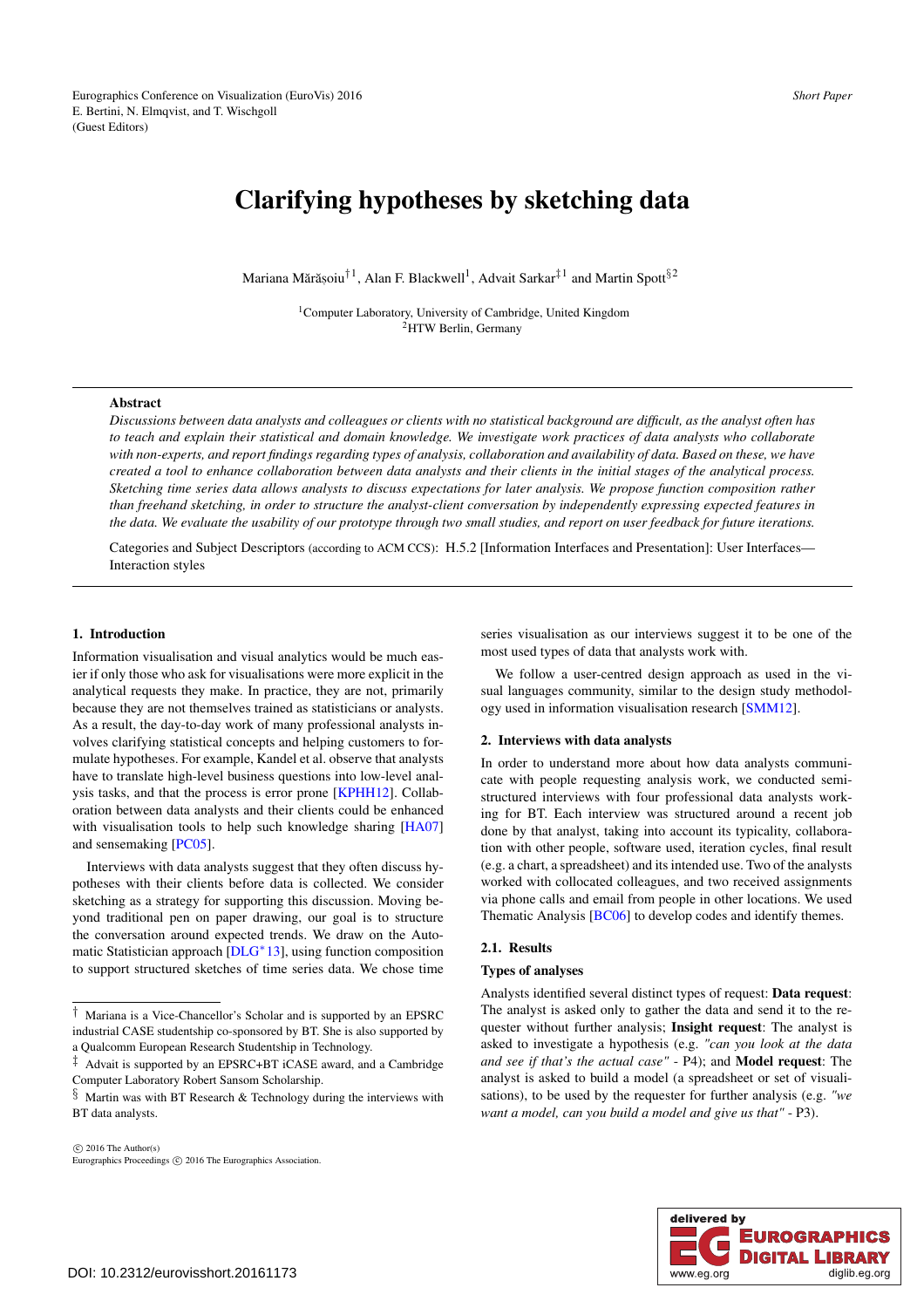#### <span id="page-1-3"></span>Questions need to be clarified before analysis

Analysts reported that they often need a conversation with the requester after receiving an email from them in order to clarify and fill in missing details of their high-level question (*"So when I get something like that it will usually be let's have a look at it, let's think about where the gaps are, got to list all the gaps, all of the things that I need answered now, then ask that question, get the information that I actually need to finish it off"*, P3). In guiding the client to refine a question, the analyst is sharing domain and statistical knowledge. Even when the analyst has a good intuition of what is asked for, they still like to double check the requirement (*"Most often it's a quick call saying «is this exactly what you're after, do you need this, this and this and this?»"*, P4).

## Data is not always readily available

Analysts often don't have the data needed to answer a request at the time it is made, or during the clarification discussion. Because data is spread across many tables, different users and teams, there are overheads in finding the right data to start analysis. As noted by P4 *"there is no set of rules, no strict process"* about who to contact. Analysts usually create their own databases before they can start work, but this involves obtaining permission to access it, cleaning it, dealing with missing data, and adjusting the schema - whether *"the model of the data is in the right format"* (P1).

The above three key insights into the work practices of data analysts suggest that the clarification call between the analyst and their client could be addressed by a system that allows them to discuss hypotheses in the absence of data. In the remainder of this paper, we discuss a prototype which uses sketching as a strategy for supporting this conversation. We further focus our design on sketching time series data, as we observed from the interviews that much of the data that analysts worked with was time series.

#### 3. Related work

In the context of information visualisation, sketching has been explored in several ways. First, sketching can refer to annotating: writing on, or marking up, a visualisation  $[WLJ^*12]$  $[WLJ^*12]$ . For example, SketchVis  $[BLC^*11]$  $[BLC^*11]$  allows users to annotate a visualisation through hand-drawn sketches. Secondly, sketching can describe gesture-based interfaces used to create and modify visualisations [\[Cha10,](#page-4-8) [KH15\]](#page-4-9), or to query a larger dataset by sketching the required graph  $[Wat01]$  or defining visual constraints  $[RLL^*05]$  $[RLL^*05]$ . Finally, sketchy rendering styles can be used to represent uncertainty in a visualisation [\[BBIF12\]](#page-4-12).

We use the term sketching in the last two senses: creating and modifying a visualisation, as well as suggesting that the data is uncertain. Our approach is also related to data generation tools (e.g. DBGen [\[dbg\]](#page-4-13) and DBSynth [\[RDFS15\]](#page-4-14)), which create data tables given a set of column descriptions. However, in our own prototype, it is direct manipulation of the visualisation itself that is the main focus, rather than generating further data.

## 4. Prototype for sketching data visualisations

We have built a prototype tool allowing data analysts to sketch a time series, and modify it in a conversation structured by analytic hypotheses. The goal is to bridge the gap between analysts and clients without a statistical background, by providing an interactive visualisation that helps the analyst share their domain knowledge and clarify analytic questions. It has been implemented as a web application, using the Dart language and SVG visual rendering.

#### <span id="page-1-0"></span>4.1. The time series chart

The central area in Figure  $1(A)$  $1(A)$  represents a time series defined by a set of component functions. We draw on recent probabilistic modelling approaches in which a grammar of base kernels (covariance functions) is added and/or multiplied to model a complex dataset, automatically searching the space of composite kernels for one that best fits the data  $[DLG^*13,LDG^*14]$  $[DLG^*13,LDG^*14]$  $[DLG^*13,LDG^*14]$  $[DLG^*13,LDG^*14]$ . We reverse this principle to take a human-centric perspective. Instead of automatically searching for a set of kernels to describe a known dataset, we observe that if the user has an idea about expected features, synthetic data can be generated by composing base kernels.

Our motivation for this approach is twofold. First, users can interact with each kernel function independently, adjusting specific aspects of the time series. Second, constraining the interaction to a known set of functions allows users to focus on mathematical properties of the visualisation when drawing and discussing it. In contrast to sketching a line on paper, function composition adds hypothesis semantics to the visualisation. Modifying one function has no effect on the others. For example, a linear function with a positive slope might relate to an underlying linear trend. This semantic element should still be available for discussion or adjustment after it has been composed, for example, with a periodic function representing daily or weekly oscillation in the measured value. This allows the analyst to adjust features of the data without having to redraw the entire visualisation.

Through additive composition of the base kernels, the user visually constructs a function  $f(x) = \sum_{k \in K} k(x)$ , where *K* is the set of user-selected kernel functions. This function could be rendered precisely as a line graph. However, precise rendering suffers from the effect that users become fixated on manipulating the parameters of the kernel functions in order to achieve an exact trend. To avoid this problem, and to reinforce that the sketch is a provisional, transient conversational aid, we instead render a 'noisy' scatterplot of the function. We choose *N* equally-spaced *x* coordinates. For each *x* coordinate, we render a point on the scatterplot whose *y*-coordinate is chosen from the Gaussian distribution having  $f(x)$  as its mean and a constant variance. Points are rendered as hand-drawn crosses to emphasise uncertainty  $[WH^*12]$ .

## <span id="page-1-1"></span>4.2. The tool panel

The left panel of Figure [1\(](#page-2-0)B) presents functions and annotations that can be dragged onto the time series. The functions were selected from the grammar of kernels used by the Automatic Statistician  $[DLG^*13,LDG^*14]$  $[DLG^*13,LDG^*14]$  $[DLG^*13,LDG^*14]$  $[DLG^*13,LDG^*14]$ . The annotations were selected from the list of sketch-marks compiled by Eppler and Pfister [\[EP10\]](#page-4-17). These are intended to support informal recording of issues to be addressed in later data analysis, and also to externalize implicit expectations for the data  $[CGS^*05]$  $[CGS^*05]$ .

#### <span id="page-1-2"></span>4.3. Function editor

Every kernel function can be modified independently through two types of controls (Figure  $1(C)$  $1(C)$ ). Two controls on the *x* axis (coloured in blue) specify the time range over which the function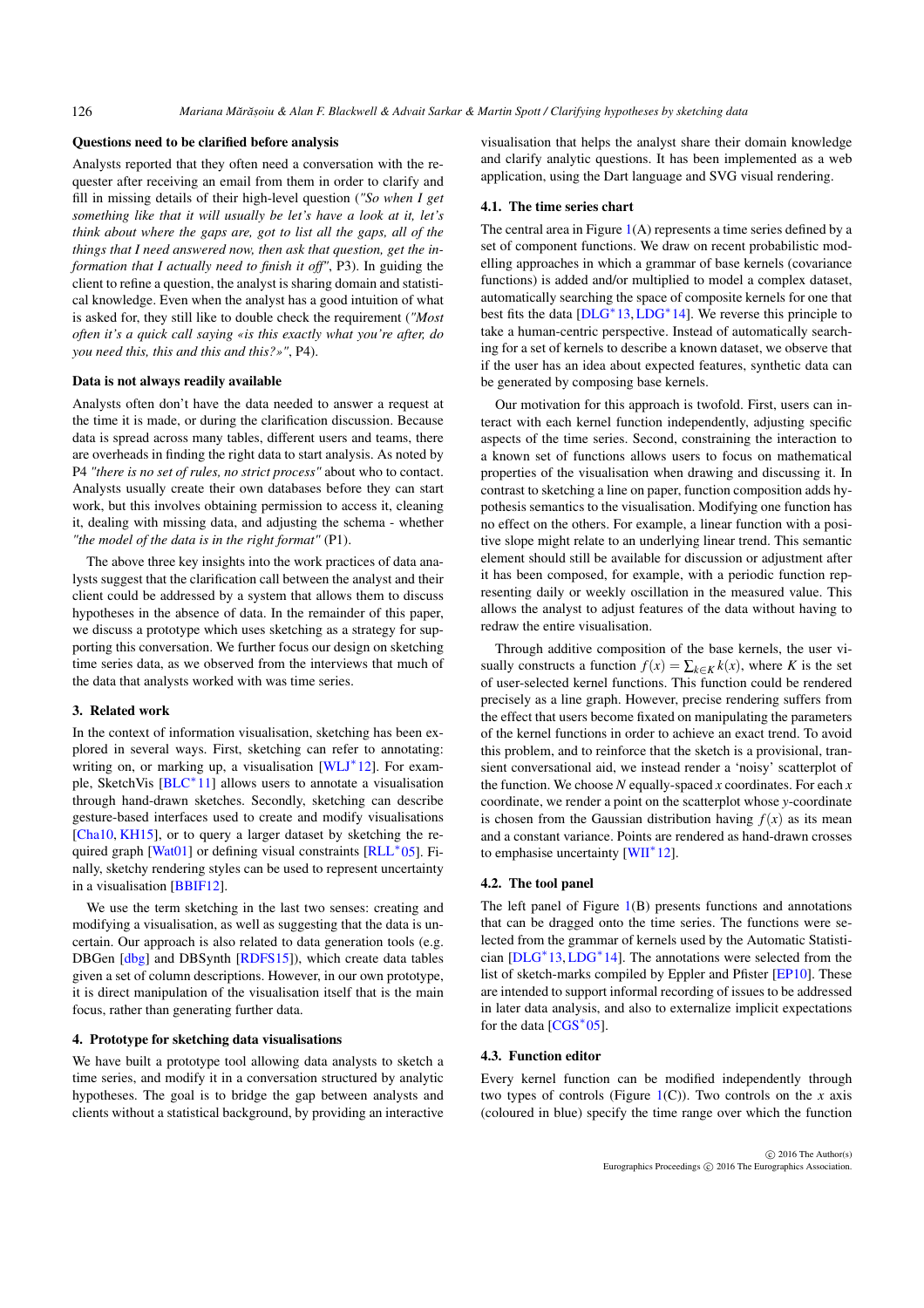<span id="page-2-4"></span><span id="page-2-0"></span>

Figure 1: The SelfRaisingData prototype with the main components highlighted. (A) The time series chart with the fictional data points generated around the shape described through function composition, as presented in Section [4.1.](#page-1-0) (B) The tool panel containing functions and annotations (Section [4.2\)](#page-1-1). (C) The function editor allows interactive modification of the mathematical parameters of the function and the time range for which it applies, as discussed in Section [4.3.](#page-1-2) (D) The time axis range selector (see Section [4.4\)](#page-2-1). (E) Graphical history using a comic strip metaphor allows branching and visualising previous states (see Section [4.5\)](#page-2-2).

<span id="page-2-3"></span>

Figure 2: The controls for the squared exponential function (or Gaussian function), with the range controls shown in blue, and the function parametric controls in green. (a) shows the function with a small width. (b) and (c) are the result of dragging the control for the width towards the right, resulting in a wider bell-shaped curve.

applies. Further, each type of kernel also has specific mathematical parameters. For example, for the squared exponential function, the controls are the height, the centre and the width (see Figure [2\)](#page-2-3).

#### <span id="page-2-1"></span>4.4. Time axis

Adjustment of the time axis is done by selecting the desired interval from the range underneath the chart Figure [1\(](#page-2-0)D). This interaction has been used in a variety of applications that deal with range se-lection [\[mov,](#page-4-19) [imo,](#page-4-20) [tab,](#page-4-21) [pub\]](#page-4-22).

## <span id="page-2-2"></span>4.5. History

The history at the bottom of the display Figure  $1(E)$  $1(E)$  provides a graphical record of the analysis conversation using the comic strip

 $\circ$  2016 The Author(s) Eurographics Proceedings C 2016 The Eurographics Association. metaphor [\[KF92,](#page-4-23) [NC14,](#page-4-24) [ZBER15\]](#page-4-25). We took into account previous work on interactive histories in information visualisation systems [\[HMSA08\]](#page-4-26), for example supporting branches.

## 4.6. Multiple users

In order to support clarification conversations during remote collaboration as described in Section [2.1,](#page-0-0) we provide two views of the tool. The analyst view allows full editing functionality of kernel functions and their parameters, while the requester view supports visual annotations for feedback to the analyst. The two views are accessed via different URLs, implemented by transferring changed DOM elements through an App Engine Memcache instance [\[mem\]](#page-4-27).

## 5. Usability evaluation study

We conducted two user studies to evaluate the tool, with a design iteration between the two studies. We used mailing lists and social media to recruit 6 participants for each study, selected to have technical background representative of data analysts. All participants had undergraduate level knowledge of mathematics, some experience with statistical tools like Excel, R or Matlab, and an academic background in Computer Science. Ten participants were enrolled as graduate students, one was a recent graduate, while one had more than 10 years of experience in professional visual analytics.

We began each session by describing the tool and the context in which it can be used, after which we let the participants explore the tool for a few minutes. The participants were then given a set of 4 tasks, each describing a visualisation to be sketched, for example: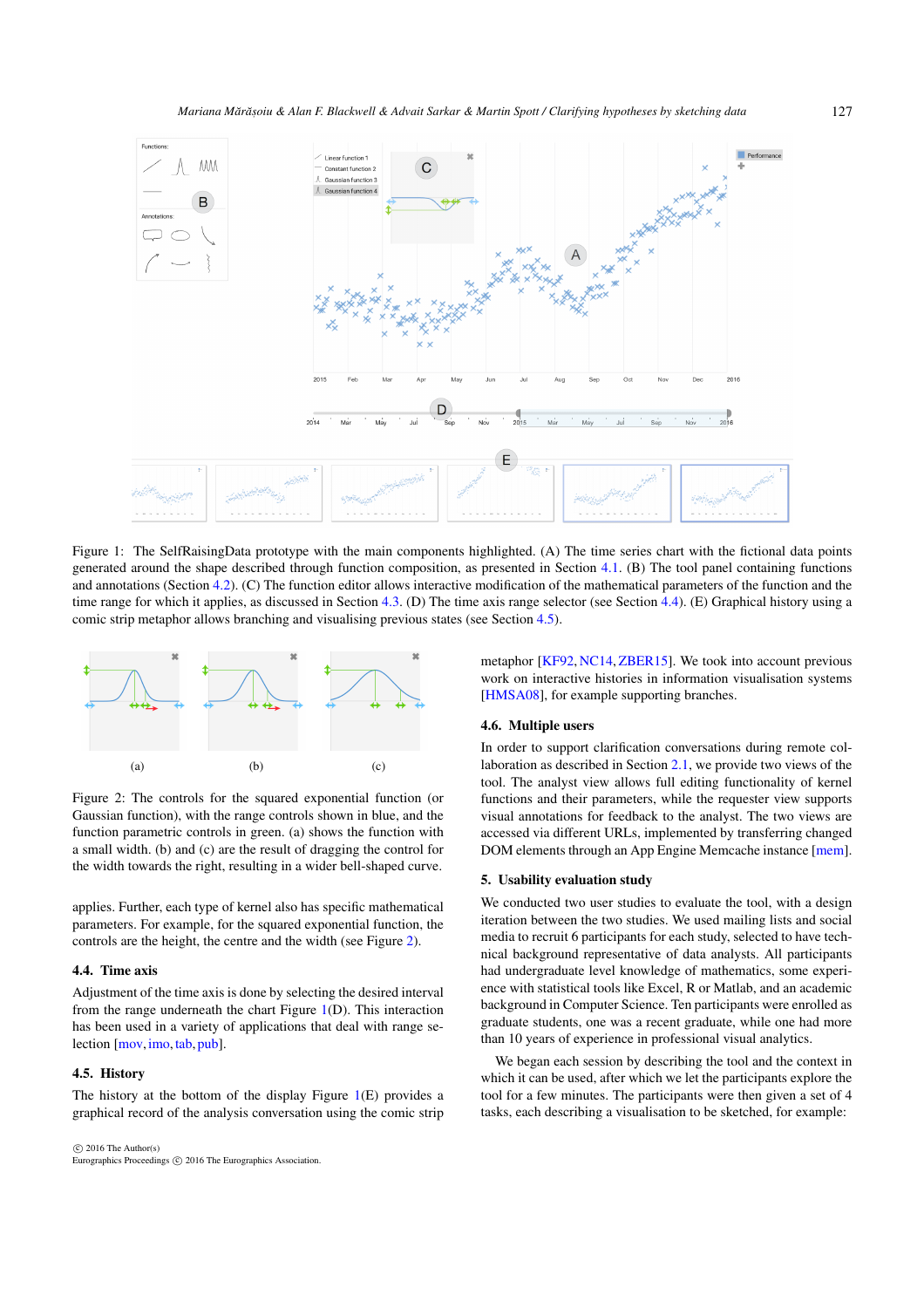Create a visualisation for the traffic load of a broadband line from the beginning of 2014 until the end of 2015. The traffic load is constant for the first half of 2014, but afterwards it slowly increases linearly. Also, in the repair period January – April 2015 there was little traffic load.

Participants were asked to think aloud as they were performing the tasks, followed by an interview addressing their overall experience, as well as individual components of the interface. The session lasted 30-90 minutes.

Results from the first study showed that the interface was easy to learn and that function composition was considered *"intuitive"* (P3). All participants finished all the tasks and were able to understand what each function does, as well as how each parameter control changes the underlying function. The response to the ability to edit each function independently was positive and they found it *"easier to work with [and] to understand"* (P6). However, some participants mentioned that when composing many functions it can be difficult to see the individual components in the final visualisation. In such cases, they also found adjusting the time range of a function somewhat difficult, as the feedback from the movement of the data points wasn't sufficient to accurately indicate whether the desired position on the *x* axis has been reached. The participants found working in the function editor box somewhat *"fiddly"* (P2), because they had to *"judge what things are, based on what [they] see"* (P3). This led us to add slightly tighter coupling between the function editor and the resulting visualisation, through a vertical guideline on the chart when adjusting horizontal controls (see Figure [3\)](#page-3-0).

<span id="page-3-0"></span>

Figure 3: A grey vertical guideline is shown when dragging one of the *x* axis controls of a function.

After fixing these issues, we ran the second study with a new set of 6 participants. As in the first study, all participants were able to use the tool quickly, describing it as *"easy to use"* (P11) and *"fairly intuitive"*(P12). They understood the function composition principles (*"I liked being able to separate out the functions"* - P8) and mentioned that *"being able to manipulate the dataset - that is a really useful concept of the tool"* (P12).

Whilst most participants understood that the goal of the system is to sketch time series data (e.g. to "show some patterns by drawing" - P10), some participants still wanted the tool to be more precise, e.g.: *"I think the data points, being kinda farther away from the line served as a bit more of a distraction. I feel like it would be handy to be able to manipulate the lines more precisely."* (P8) A

few participants suggested that being able to adjust the variance of the data point distribution would be useful, either as a way to show the degree of accuracy of the function composition, or as a way to make the visualisation more realistic, since different datasets have different variations. These observations reflect our initial goal - to create a tool that expresses sketchiness and imprecision.

Moreover, the participant with extensive experience in visual analytics commented on the usefulness of the tool in his work:

*"One of the biggest challenges I have in communicating to a client is to create dummy data to try and describe what I'm expecting to see, so actually being able to manipulate the dataset like that is a really useful concept."* (P12)

This participant, who had no previous connection with the analysts we originally interviewed at BT, confirmed that time series data is also very frequent in his company's work, and that the beginning of each analytical project is similarly focused around clarifying analytical hypotheses with their clients, often using mock visualisations. These comments are similar to the findings from the initial interviews and they suggest that the system could be used during the clarification call. However, a more rigorous evaluation focused on the collaborative context and hypothesis refining is necessary in order to evaluate the usefulness of the tool in a real-world context.

The qualitative think aloud method used in these studies focused on user understanding, rather than task performance speed, and participants often paused whilst working on a task in order to offer additional explanations or suggestions. However, we note that participants finished each task quickly, usually in a few minutes, indicating that the tool could potentially be applied in its current form as a quick sketching tool.

#### 6. Conclusion and future work

This project set out to investigate ways of improving conversations between data analysts and their customers. Informed by challenges that we observed in the workflow of analysts, and using the principle that time series data can be modelled with composite kernels, we designed a prototype to support sketching of visualisations through interactive function composition. Our tool is intended to be used in a collaborative manner, for defining hypotheses and clarifying questions, before data is available for analysis.

One limitation of the current work is that we only evaluated its usability properties. Whilst the results of both user studies were encouraging, further development would benefit from more discussions and studies of data analysts. We are looking at testing the system in a business environment and studying how it would be used in collaborative analytics practice. Another limitation of the current system is its focus on visualising time series as scatter charts, a decision driven by our analyst interviews. The system could be extended to support other chart types which can be sketched using the function composition strategy, such as bar and line charts.

Future evaluation could include a comparison between our prototype and existing tools that allow creating synthetic data. A different research avenue would be better understanding the boundary between precision and sketchiness, as raised by our user studies.